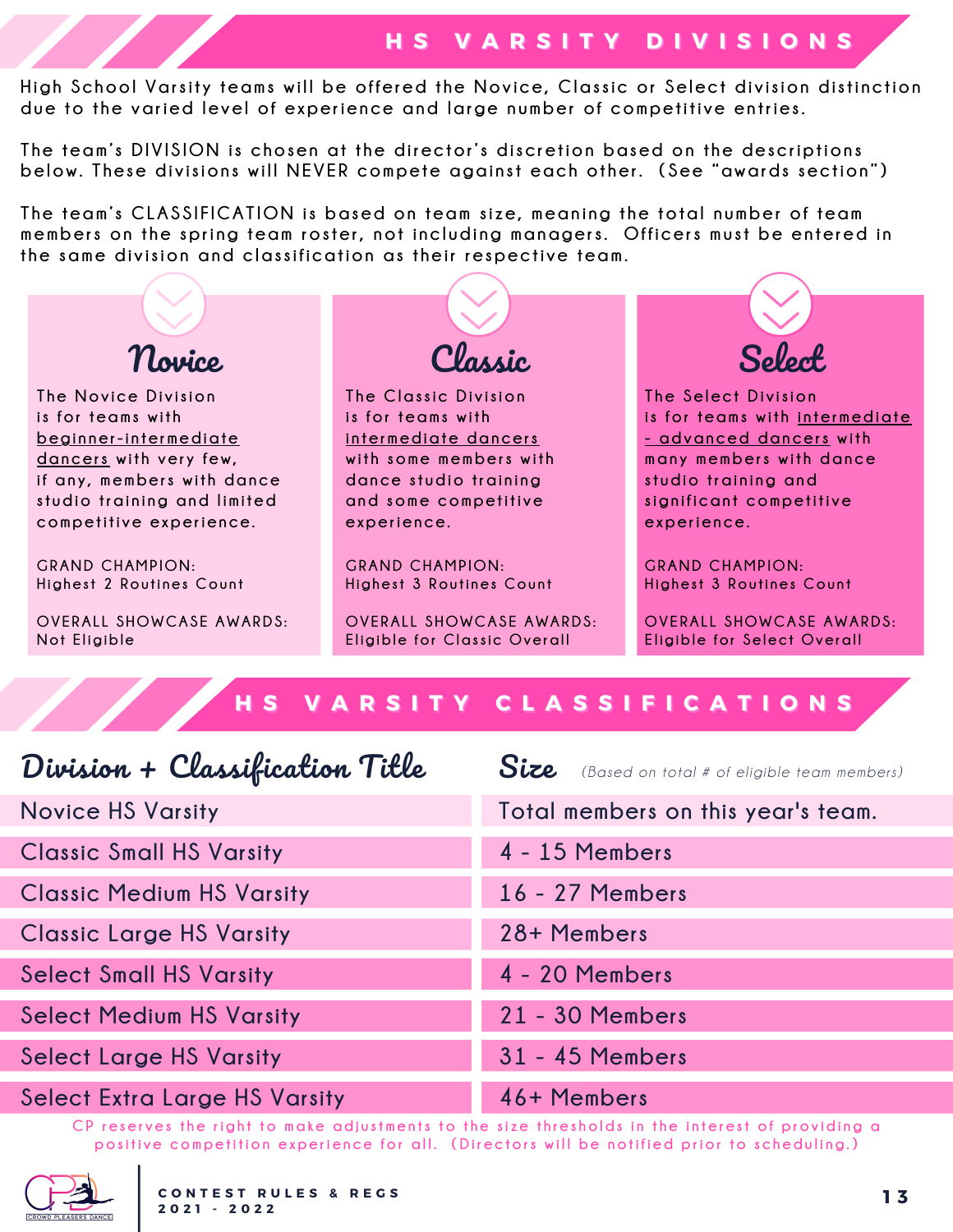| <b>HS VARSITY TEAM AWARDS</b>                                                                                                   |                                                       |             |  |
|---------------------------------------------------------------------------------------------------------------------------------|-------------------------------------------------------|-------------|--|
| Each routine is eligible for                                                                                                    | WITHIN EACH DIVISION & CLASSIFICATION<br># of Entries | # of Places |  |
| Best in Class By Style<br>Jazz, Lyrical, Kick, Modern, Pom, Hip Hop, Military, Open,<br>Prop, Contemporary, Novelty, Production | If applicable, total score of 270+                    | 3 Places    |  |
|                                                                                                                                 | $8+$                                                  | 5 Places    |  |
| <b>Overall High Point by Style</b>                                                                                              | 8+ entries in one style per division                  |             |  |
| <b>Outstanding Technique</b>                                                                                                    | High scores in technique.                             |             |  |
| <b>Outstanding Choreography</b>                                                                                                 | High scores in choreography.                          |             |  |
| <b>Outstanding Execution</b>                                                                                                    | High scores in execution.                             |             |  |
| <b>Outstanding Performance Quality</b>                                                                                          | High scores in performance quality.                   |             |  |
| <b>Outstanding Artistry</b>                                                                                                     | Artistic Interpretation - Judges Vote                 |             |  |
| <b>Crowd Pleasers Award</b>                                                                                                     | Audience Appeal - Judges Vote                         |             |  |
| <i><b>Adjudication Level</b></i>                                                                                                | Total Score from 3 Judges                             |             |  |
| Gold                                                                                                                            | Up to 268.49                                          |             |  |
| <b>High Gold</b>                                                                                                                | $268.5 - 274.49$                                      |             |  |
| Platinum                                                                                                                        | $274.5 - 283.49$                                      |             |  |
| <b>High Platinum</b>                                                                                                            | $283.5 - 292.49$                                      |             |  |
| Diamond                                                                                                                         | $292.5 - 300$                                         |             |  |

**WITH THE EXCEPTION OF THE BEST IN CLASS AND OVERALL HIGH POINT BY STYLE AWARDS, ALL OF THE ABOVE PER-ROUTINE AWARDS WILL BE PRESENTED ON ONE TEAM AWARD.**

**NOVICE: BASED ON THE TOTAL SCORE OF 2 ROUTINES, OF DIFFERENT STYLES, WITHIN THE NOVICE DIVISION** CLASSIC / SELECT: BASED ON THE TOTAL SCORE OF 3 ROUTINES, OF DIFFERENT STYLES, WITHIN EACH DIVISION & CLASSIFICATION

| Grand Champion Team        | award Description                                                                                                        |  |  |
|----------------------------|--------------------------------------------------------------------------------------------------------------------------|--|--|
| 4th Runner Up              | 5th Highest Total Score<br>PRESENTED IF, 8+<br>TEAMS IN THE DIVISION                                                     |  |  |
| 3rd Runner Up              | & CLASSIFICATION<br><b>4th Highest Total Score</b>                                                                       |  |  |
| 2nd Runner Up              | 3rd Highest Total Score, 540+ or 810+                                                                                    |  |  |
| 1st Runner UP              | 2nd Highest Total Score, 540+ or 810+                                                                                    |  |  |
| <b>Grand Champion Team</b> | Highest Total Score, 540+ or 810+<br>\$150 CP CONTEST ENTRY CREDIT AWARDED TO<br>DIVISIONS/CLASSIFICATIONS WITH 5+ TEAMS |  |  |

IF ENTERING 3-4+ TEAM ROUTINES, ONLY THE TOP 2 OR 3 SCORING ROUTINES WILL COUNT TOWARDS THE FINAL TOTAL SCORE.